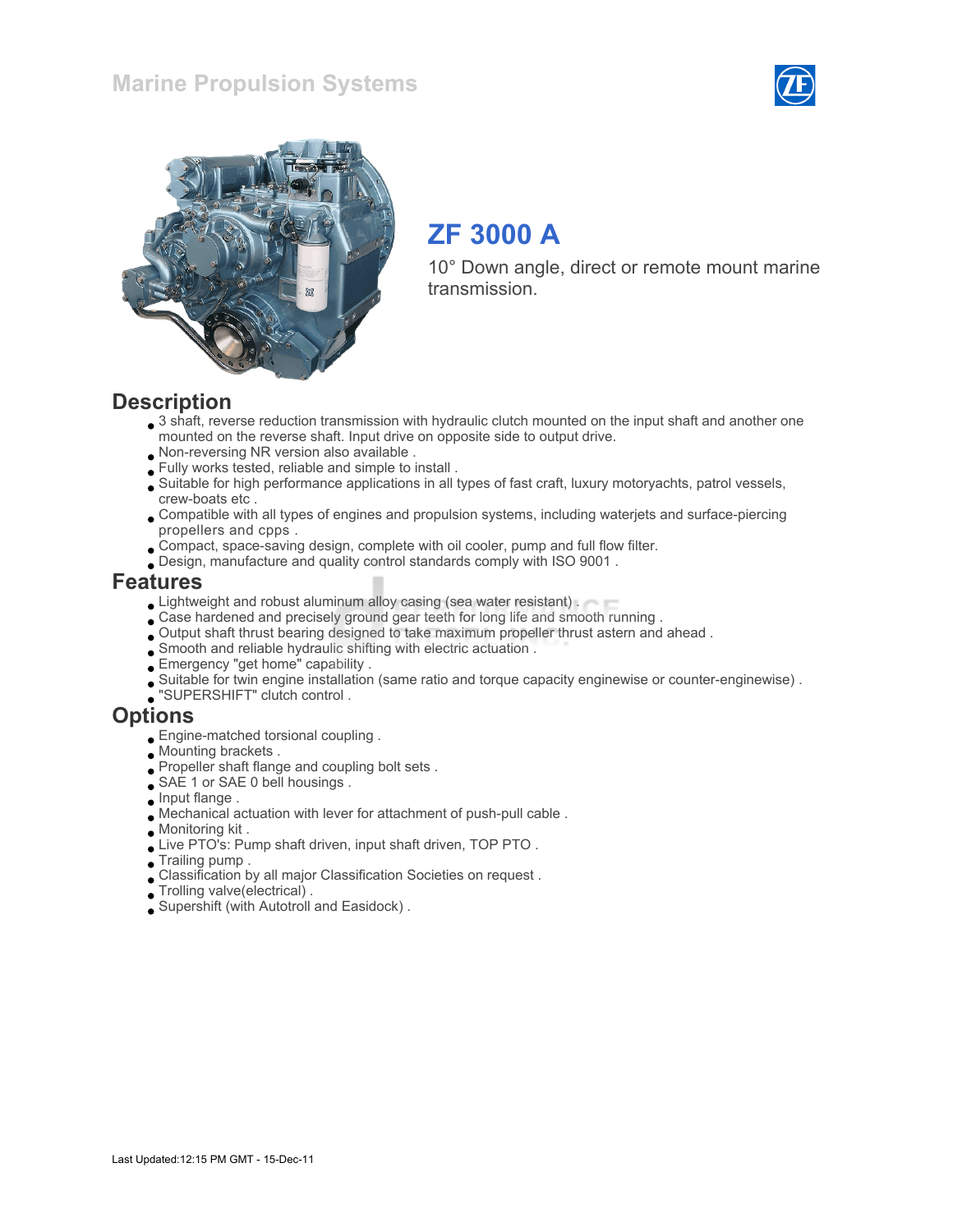

### Light Duty

| <b>RATIOS</b>                                                      | MAX.<br>POWER/RPM<br><b>INPUT POWER CAPACITY</b><br><b>TORQUE</b> |      |                                      |    |          |    |    |          |      |          | MAX.<br><b>RPM</b>                  |
|--------------------------------------------------------------------|-------------------------------------------------------------------|------|--------------------------------------|----|----------|----|----|----------|------|----------|-------------------------------------|
|                                                                    | Nm                                                                | ftlb | kW                                   | hp | kW       | hp | kW | hp       | kW   | hp       |                                     |
|                                                                    |                                                                   |      |                                      |    | 2100 rpm |    |    | 2300 rpm |      | 2450 rpm |                                     |
| 1.351*, 1.486*, 1.750*, 2.034,<br>$2.259$ *, 2.520, 2.750*, 3.000* | 4834                                                              | 3565 | 0.5062 0.6788 1063  1425  1164  1561 |    |          |    |    |          | 1240 | 1663     | 2600                                |
| $\blacksquare$ 3.280*<br>$*$ On a simil Onder Definition           | 4338                                                              | 3200 | 0.4542 0.6091  954                   |    |          |    |    |          |      |          | 1279  1045  1401  1113  1492   2600 |

Special Order Ratio.

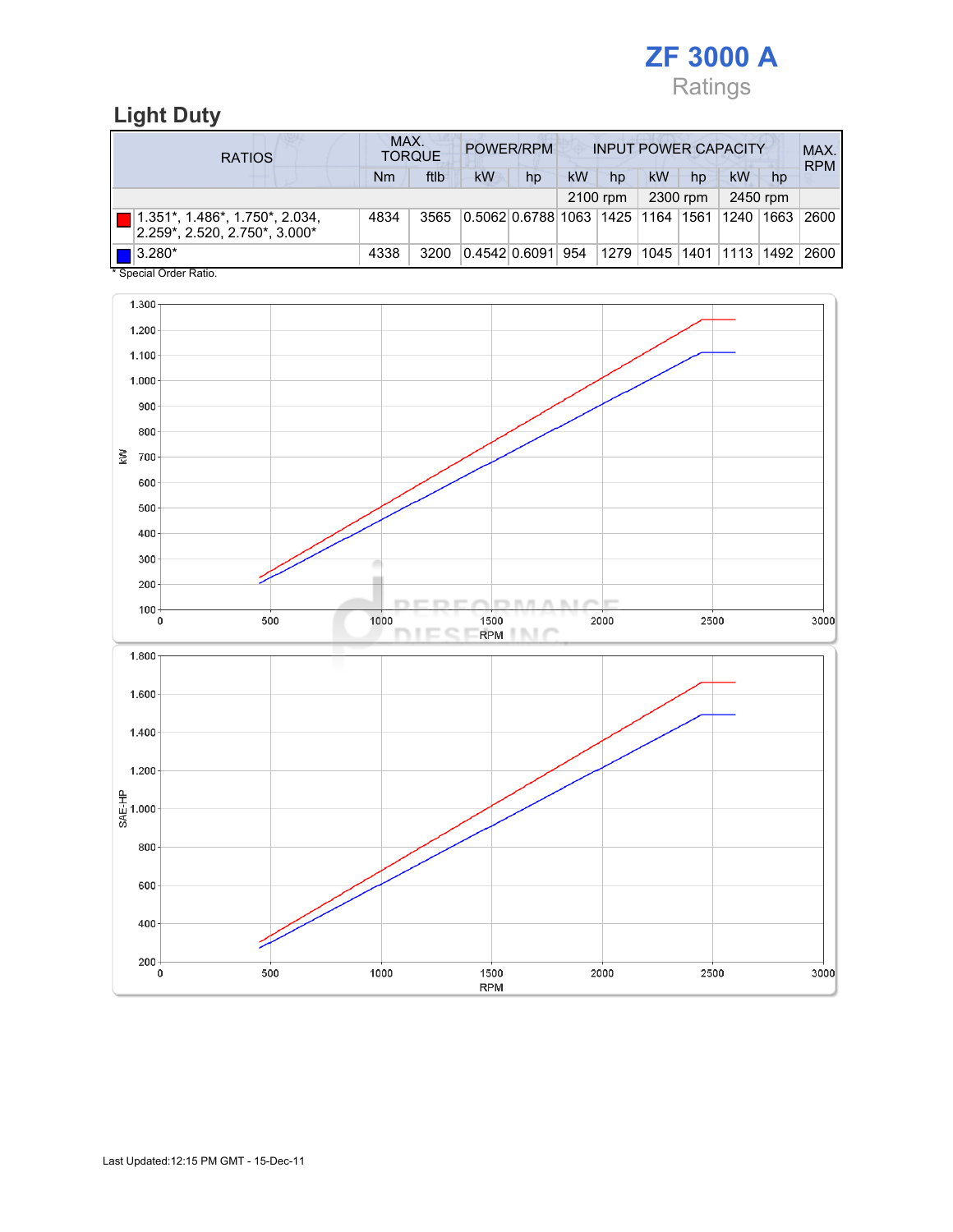## ZF 3000 A Ratings

#### Medium Duty

| <b>RATIOS</b>         |                                                                              | <b>MAX. TORQUE POWER/RPM</b> |      |                                               |    | <b>INPUT POWER CAPACITY</b> |    |           |                      |    |                  | MAX.       |
|-----------------------|------------------------------------------------------------------------------|------------------------------|------|-----------------------------------------------|----|-----------------------------|----|-----------|----------------------|----|------------------|------------|
|                       |                                                                              | Nm                           | ftlb | kW                                            | hp | <b>kW</b>                   | hp | <b>kW</b> | hp                   | kW | hp               | <b>RPM</b> |
|                       |                                                                              |                              |      |                                               |    |                             |    |           | 1800 rpm $ 2100$ rpm |    | $\vert$ 2250 rpm |            |
|                       | $  1.351^*, 1.486^*, 1.750^*, 2.034, 2.259^*,$<br>$ 2.520, 2.750^*$ , 3.000* | 4005                         |      | 2954 0.4194 0.5624 755 1012 881 1181 944 1265 |    |                             |    |           |                      |    |                  | 2600       |
| $\blacksquare$ 3.280* |                                                                              | 3394                         | 2503 | 0.3554 0.4766 640 858                         |    |                             |    |           | 746   1001           |    | 800 1072         | 2600       |
|                       | * Special Order Ratio.                                                       |                              |      |                                               |    |                             |    |           |                      |    |                  |            |

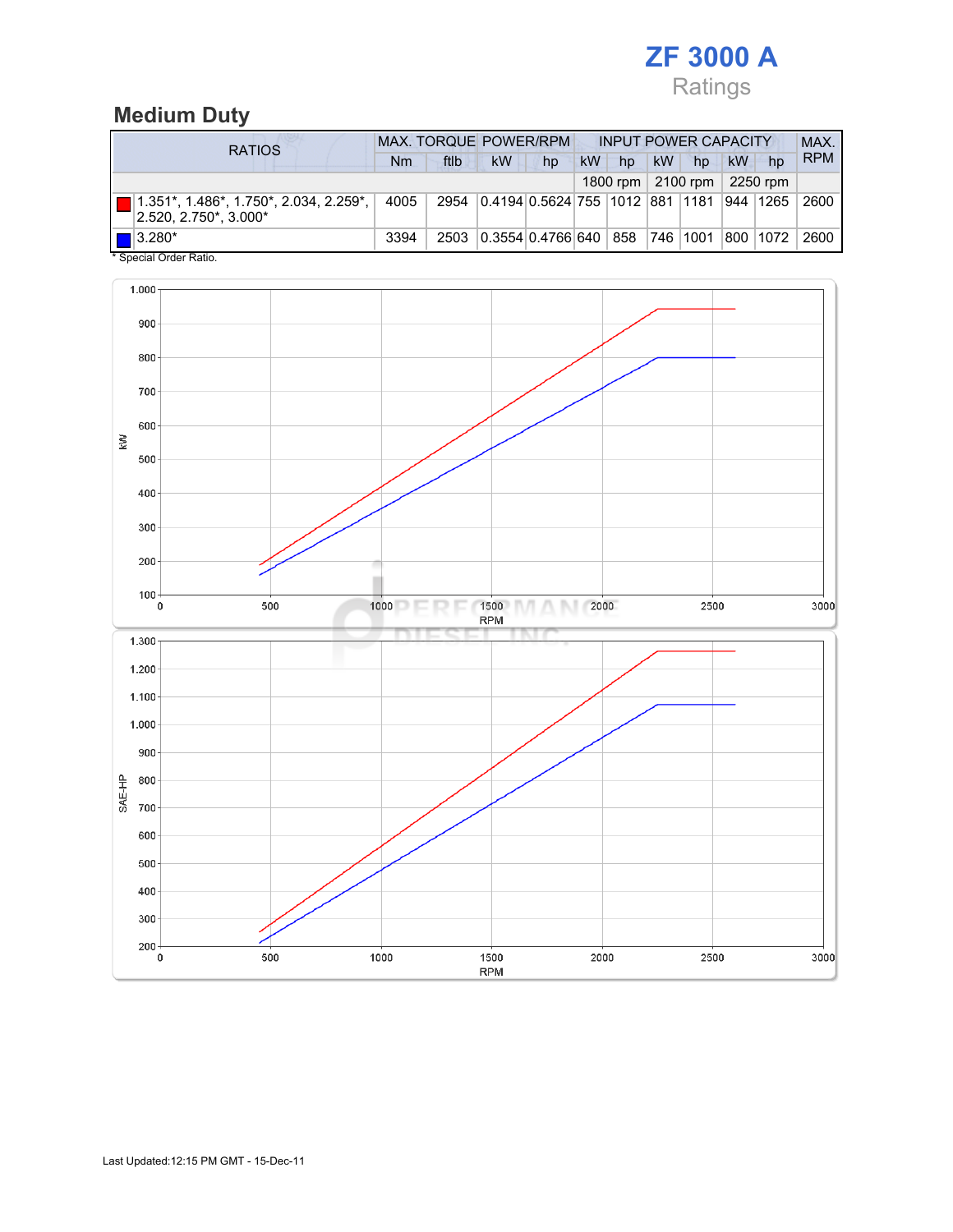## ZF 3000 A Ratings

## Continuous Duty

| <b>RATIOS</b>                                                        |      | MAX. TORQUE POWER/RPM |                                               |    |           |    |           | <b>INPUT POWER CAPACITY</b> |    |                                |            |
|----------------------------------------------------------------------|------|-----------------------|-----------------------------------------------|----|-----------|----|-----------|-----------------------------|----|--------------------------------|------------|
|                                                                      | Nm   | ftlb                  | kW                                            | hp | <b>kW</b> | hp | <b>kW</b> | hp                          | kW | hp                             | <b>RPM</b> |
|                                                                      |      |                       |                                               |    |           |    |           |                             |    | 1600 rpm   1800 rpm   2100 rpm |            |
| 1.351*, 1.486*, 1.750*, 2.034, 2.259*,<br>$ 2.520, 2.750^*$ , 3.000* | 3799 |                       | 2802 0.3978 0.5335 636 854 716 960 835 1120   |    |           |    |           |                             |    |                                | 2100       |
| $\blacksquare$ 3.280*<br>* Concial Order Patio                       | 3247 | 2395                  | 0.3400   0.4559   544   730   612   821   714 |    |           |    |           |                             |    | 957                            | 2100       |

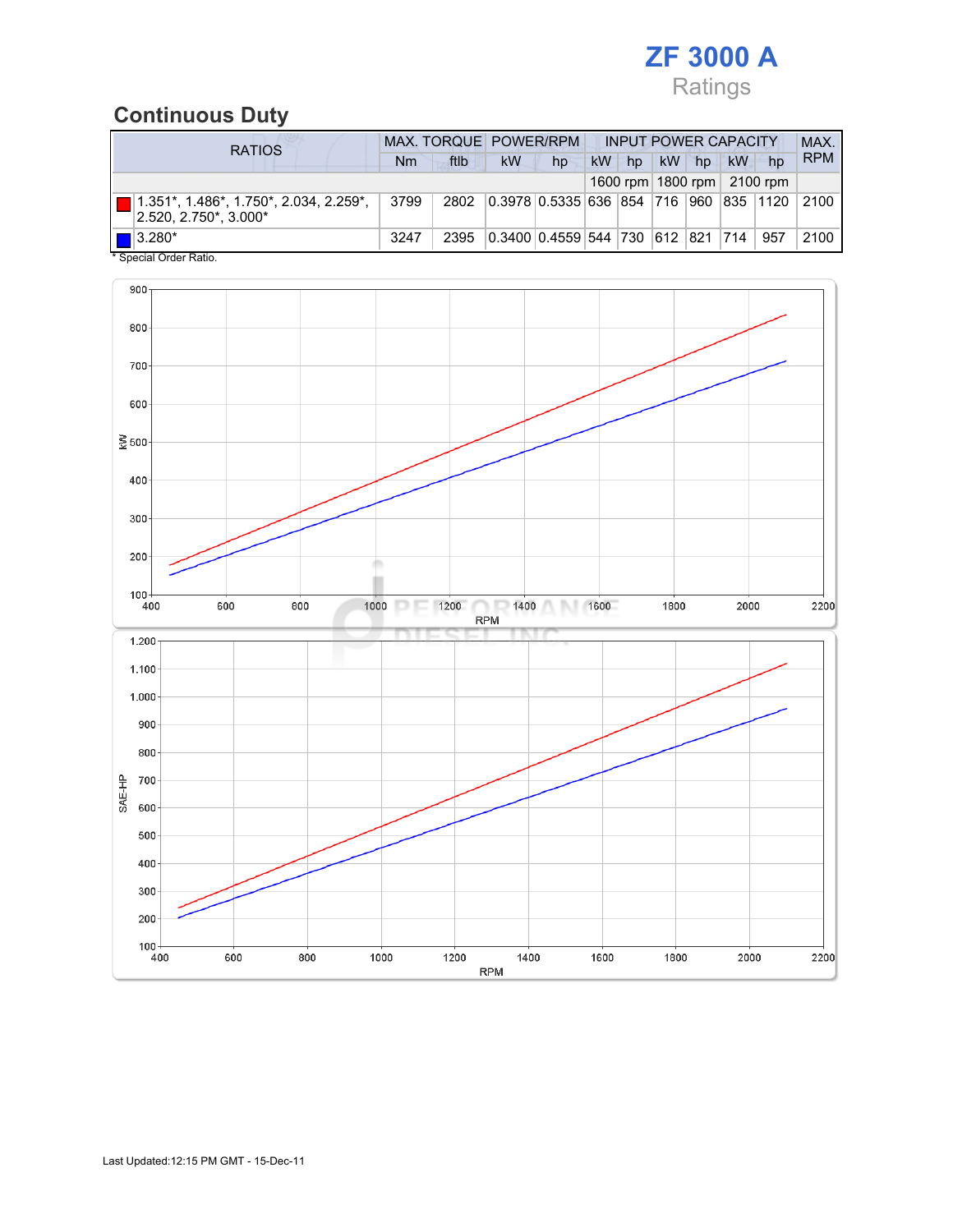## ZF 3000 A Dimensions



|       | mm (inches)                                  |                |             |            |                |  |  |                                                                                                    |  |                     |
|-------|----------------------------------------------|----------------|-------------|------------|----------------|--|--|----------------------------------------------------------------------------------------------------|--|---------------------|
| Angle | Α                                            | B <sub>1</sub> | B2          | H1         | H <sub>2</sub> |  |  | L2                                                                                                 |  | <b>Bell</b><br>Hsg. |
| 10.0  |                                              |                |             |            |                |  |  | 327 (12.9) 365 (14.4) 365 (14.4) 218 (8.59) 665 (26.2) 668 (26.3) 452 (17.8) 132 (5.19) 150 (5.90) |  |                     |
|       | Oil Capacity Litre (US qt)<br>Weight kg (lb) |                |             |            |                |  |  |                                                                                                    |  |                     |
|       |                                              |                | 485 (1,069) | 31.0(32.9) |                |  |  |                                                                                                    |  |                     |

## SAE Bell Housing Dimensions RFORMANCE

|              |       |  |    |  |                                                                 | <b>Bolt Holes</b> |          |  |  |
|--------------|-------|--|----|--|-----------------------------------------------------------------|-------------------|----------|--|--|
| SAF No.      |       |  |    |  |                                                                 |                   | Diameter |  |  |
|              | mm    |  | mm |  | mm                                                              |                   |          |  |  |
| <sup>n</sup> | 647.7 |  |    |  | 25.5 679.45 26.75 711.2 28.0 16 13.49 17/32                     |                   |          |  |  |
|              |       |  |    |  | 511.18 20.125 530.23 20.875  552.45  21.75   12   11.91   15/32 |                   |          |  |  |

### Output Coupling Dimensions

|       |  |                |  |  |  | <b>Bolt Holes</b> |                                                 |              |  |  |
|-------|--|----------------|--|--|--|-------------------|-------------------------------------------------|--------------|--|--|
|       |  |                |  |  |  | No.               |                                                 | Diameter (E) |  |  |
| mm in |  | mm in mm in mm |  |  |  |                   | mm                                              |              |  |  |
|       |  |                |  |  |  |                   | $ 225 8.86 190 7.48 145 5.71 25.0 0.98 12 22.2$ | 0.87         |  |  |